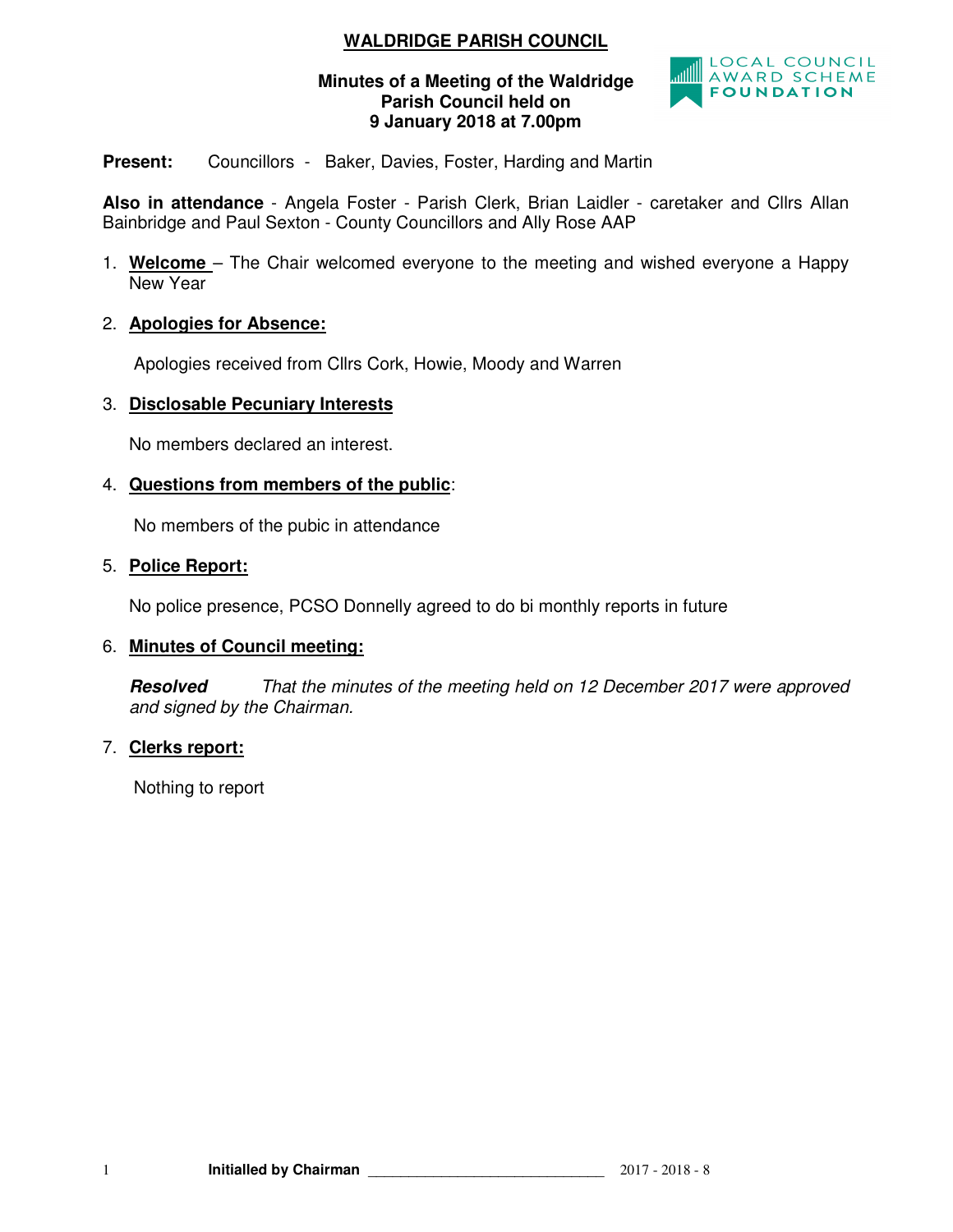#### 9. **Parish Matters and on-going items**

a) Ally rose from AAP attended to discuss ways of working together. She gave a run down on the role of the AAP and discussed their task group priorities for this year. She is also available for advice and help on local funding bids

## b) **Planning applications received**

- *No applications received*
- c) **To consider any planning applications received after the agenda was published.** 
	- *No applications received*

# d) **County Councillors report –**

Street light removal - Cllrs Sexton and Bainbridge are meeting with Kevin Robson from DCC to discuss this further.

Birch View play area, the land was transferred on 18th December, residents advised to ignore any further invoices. Adoption still ongoing.

Cllr Sexton is looking into installing a dog bin on Warkworth Drive

e) **Election** - Electoral services wish to know if the Parish require Poll cards if the election is called.

**Resolved:** *It was agreed that poll cards would not be required as information will be going into the clippings* 

- f) **Working Group** A meeting is to be arranged to discuss any activities and will bring back to the Parish council for approval
- g) **Budget** The revised final budget was distributed for approval

**Resolved:** It was approved and signed off by the Chairman

h) **Precept -** The Clerk gave recommendations to precept needed.

**Resolved:** *It was agreed leave the precept as the same as last year with no increase to residents..* 

i) **Quarterly Accounts -** The Clerk distributed accounts for approval

**Resolved:** *Cllr Davies signed the bank reconciliation, bank statement, petty cash and budget*

- j) **Lights for Halloween and other events**  Further costs to be brought to the next meeting as Cllr Moody was not present
- k) **Broadband**  Cllr Martin to make contact with companies to get costs for broadband in the rooms, further long term options were discussed and will be brought up at the next meeting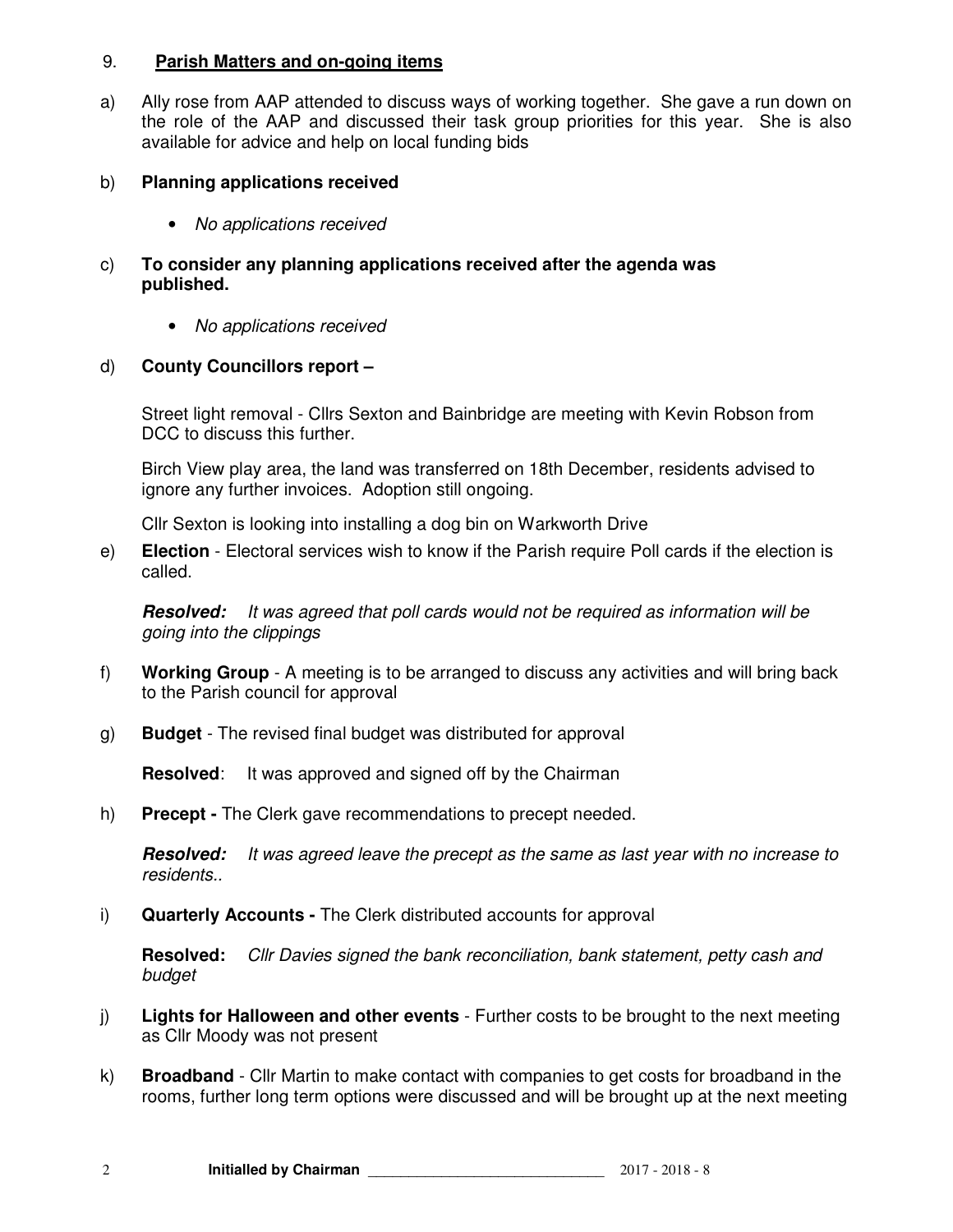- l) **Seating on Millennium Green** Further costs still to be sought and brought to the next meeting as Cllr Moody was not present. The caretaker to ask Charltons how much would cost to install planks on the wooden edges, this could be used as seats
- m) **Fitness equipment / Millennium Green / goal posts / fun hoop monthly inspections**

The Caretaker gave a verbal report, stating no issues arising within the green, all equipment in sound order

**Resolved:** *Report noted.* 

- n) **General Data Protection Regulations** No further information available, but this to remain an agenda item until May 2018
- o) **Clippings** The distribution list was discussed and agreed Cllr Davies would take on the spare one
- p) **Timetable of training events** CDALC forthcoming events (if any)
	- *Audit training, the Clerk requested to attend, this is a free event.*
- *.*  q) **Salt bin at new car park** - A request had been refused from DCC, but did say if the Parish pay for a grit bin then they would replenish when required. Costs received were £119 for bin and approx £160 for salt

**Resolved:** *It was agreed to purchase grit bin and fill with salt for first time.* 

- r) **Friends of Congburn Woods**  Cllr Baker gave an update. It was noted that the wildlife has returned since the group has been formed.
- s) **Policy review**  (if any to be reviewed/adopted)
	- No policies to be reviewed
- t) **Correspondence received** 
	- Nothing received
- u) **Correspondence received after agenda published** (to note only)
	- Nothing received
- v) **Waldridge in Bloom working group update**

Cllr Cork was not in attendance

- w) **Funday** The Clerk to book all the usual activities for 2nd September and discuss anything new at the next meeting
- x) **WW1 event**  All arrangements were discussed
- y) **AAP forum update** This was covered in agenda A